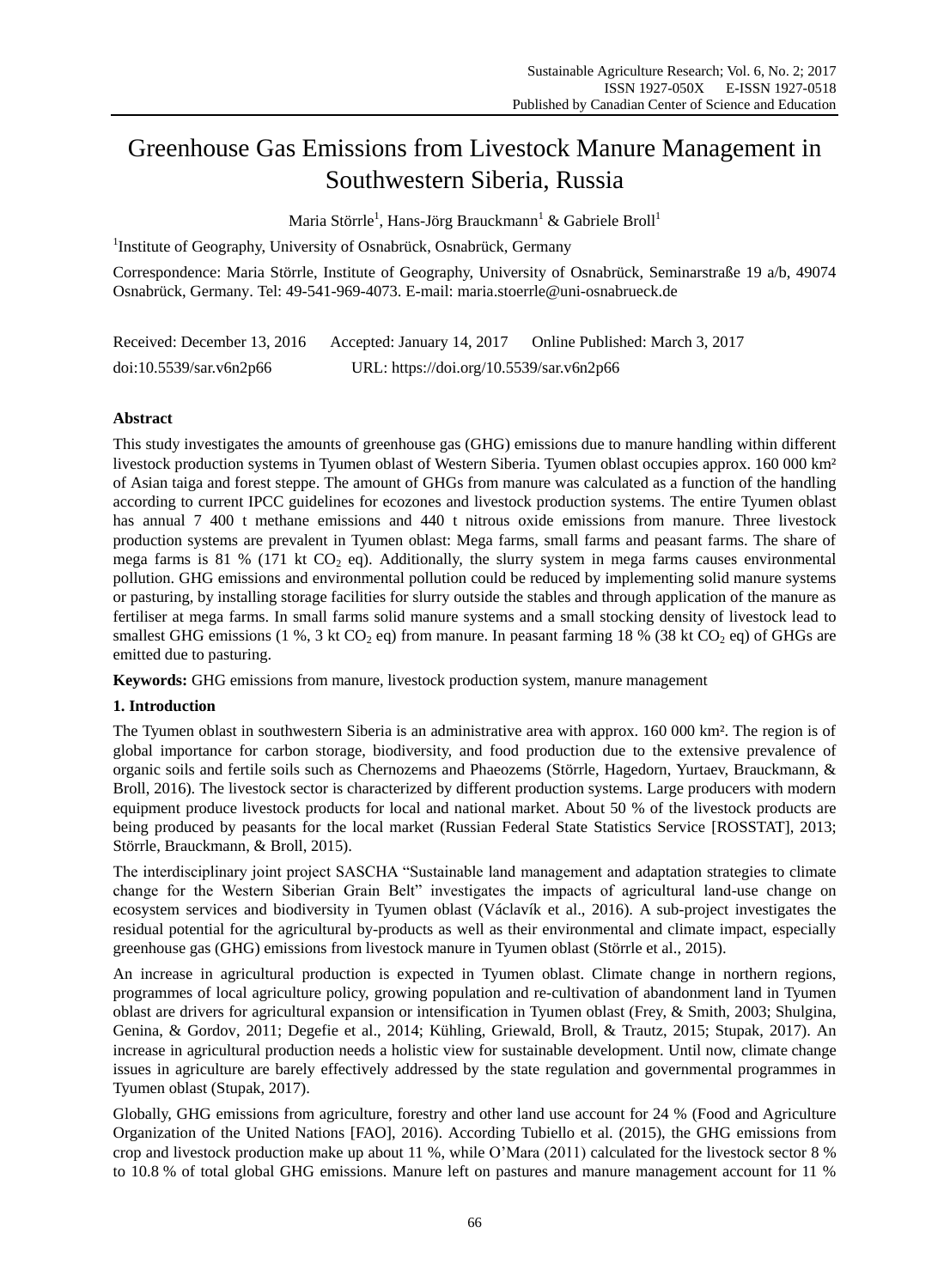and 7 %, respectively of GHG emissions from agriculture in Asia (FAO, 2016). O"Mara (2011) calculated 12 million tonnes of CH<sub>4</sub> and 28 million tonnes of N<sub>2</sub>O emissions from manure for post-Soviet states.

In addition to the GHG emissions, manure can lead to several other environmental impacts if improperly handled, such as over-fertilisation, water pollution, and air pollution due to NH<sub>3</sub> (Sharpley et al., 1997; Beckwith, Cooper, Smith, & Shepherd, 1998; Otabbong, Arkhipchenko, Orlova, Barbolina, & Shubaeva, 2007; McGinn, & Sommer, 2007; Leet et al., 2012). A lack of manure storage facilities is the main cause of environmental pollution due to livestock in Russia (Bondarenko, Miroshnikov, & Miroshnikov, 2010).

Cropland is primarily farmed by mega farms in the Tyumen oblast (ROSSTAT, 2013; Kühling, Broll, & Trautz, 2016). These agricultural fields show a constant decrease in soil organic carbon (SOC) content and a deterioration of the soil structure (Eremin, 2012; Federal Service for State Registration, Cadastre and Cartography [ROSREESTR], 2012; Abramov, 2013; Störrle et al., 2016). The percentage of cropland that is organically fertilised is very low (2%) (ROSSTAT, 2013; Störrle et al., 2015). The nutrients in the livestock manure from the mega farms in the Tyumen oblast could supply 23 % of the cropland from the mega farms sufficiently with nutrients (Störrle et al., 2015).

This fertiliser potential is not utilised, because transporting the manure is considered unprofitable by the farmers. The manure is spread upon the bare fallows in great amounts, up to 300 t per hectare and year. Moreover, illegal disposal of the manure in agriculture is prevalent (Störrle et al., 2015). These practices squander the potential of the livestock manure as fertiliser and pollute the environment.

The amount of GHG emissions from manure is dependent upon livestock production system (Jungbluth, Hartung, & Brose, 2001; Monteny, Groenestein, & Hilhorst, 2001; Sneath, Beline, Hilhorst, & Peu, 2006; van der Meer, 2008; O`Mara, 2011; Fukumoto, Suzuki, Waki, & Yasuda, 2015; Owen, & Silver, 2015). The manure handling system influences the water and oxygen budget in the manure. Whereas slurry systems primarily produce CH4, solid manure systems produce both CH<sub>4</sub> and N<sub>2</sub>O (Intergovernmental Panel on Climate Change [IPCC], 2006).

The results of this study on GHG emissions and the environmental impact of manure handling systems serve as the basis for recommendations for the business and politics, to decrease GHG emissions from agriculture as well as to reduce the environmental impact due to incorrect manure handling systems. Moreover, the results can combat the ongoing soil degradation through rational use of manure as an organic fertiliser.

The following objectives were formulated from these goals:

1. What is the amount of GHGs produced by manure management in agroecosystems in Tyumen oblast?

2. Which portion of the GHG emissions is produced by the manure management of different livestock production systems?

3. How can the GHG emissions be reduced by sustainable livestock manure management?

# **2. Study Area**

### *2.1 Ecozones and Land Use*

The Tyumen oblast is located in the Western Siberian Grain Belt of the Russian Federation (Figure 1). Continental climate, flat relief, and high occurrence of peatland and also fertile mineral soils are typical for this region. The area of the Tyumen oblast occupies approximately 160 000 km<sup>2</sup> of the Western Siberian plain. Its administrative centre is the city of Tyumen (Figure 1). There are twenty-two districts in the Tyumen oblast (ROSREESTR, 2012).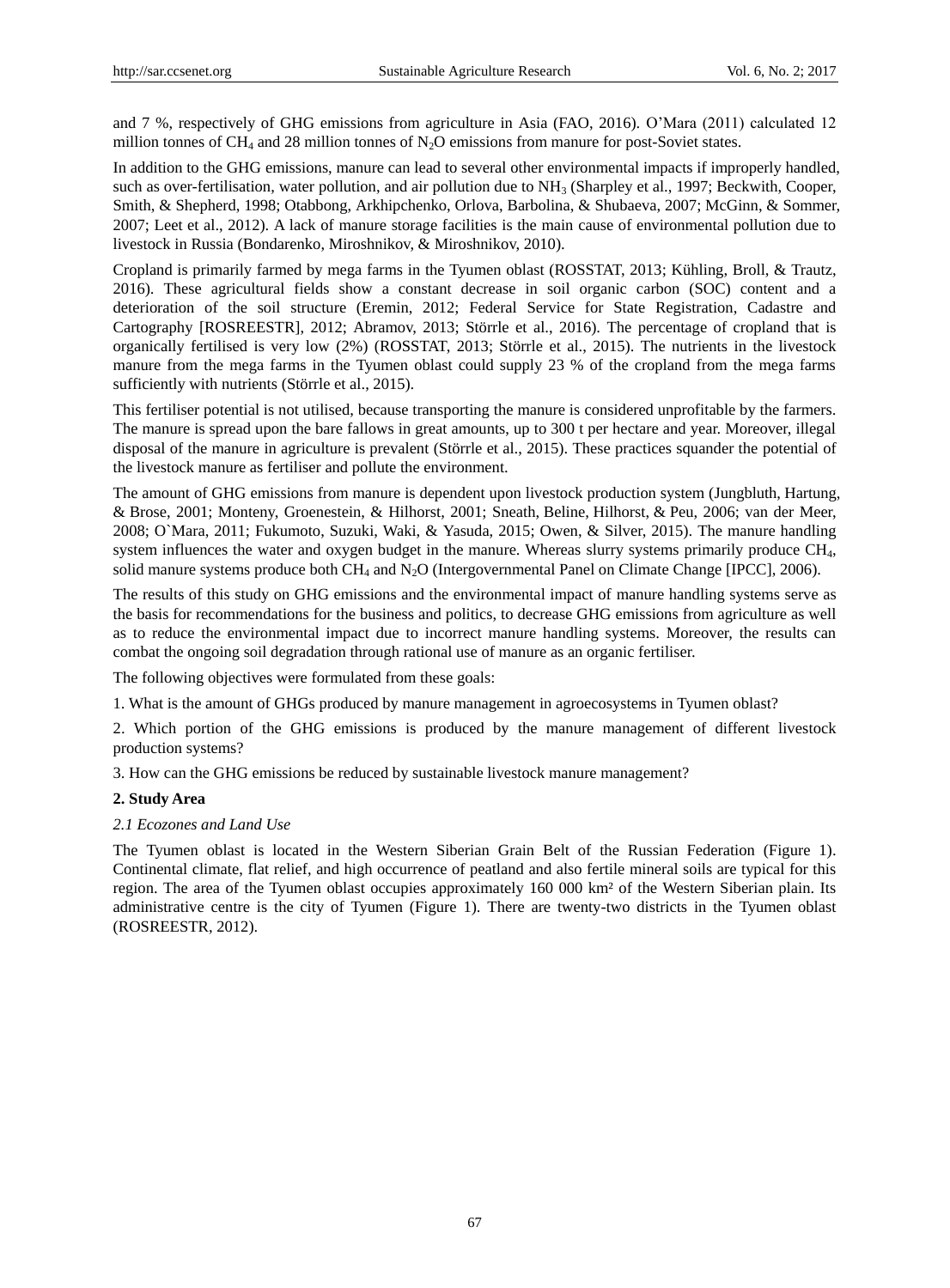

Figure 1. Map of Russian Federation and location of the Tyumen oblast

The land-use intensity is strongly influenced by the climate and soil conditions. There is a clear north-south-gradient recognizable in the land-use intensity in the Tyumen oblast (Kühling et al., 2016). The vegetation period is 106 days in the northernmost districts and 130 days in the southernmost one. The northern region of the oblast has a mean annual precipitation of 454 mm. In the south, it is lower - 330 mm (Agro-climatic Resources in the Tyumen oblast, 1972, cited in Karetin, 1990).

The Tyumen oblast has two vegetation zones: taiga and forest steppe. The taiga is further divided into the southern taiga and the sub-taiga. The forest steppe is also divided into the northern and southern forest steppe (Figure 2).



Figure 2. Ecozones of the Tyumen oblast (Karetin, 1990)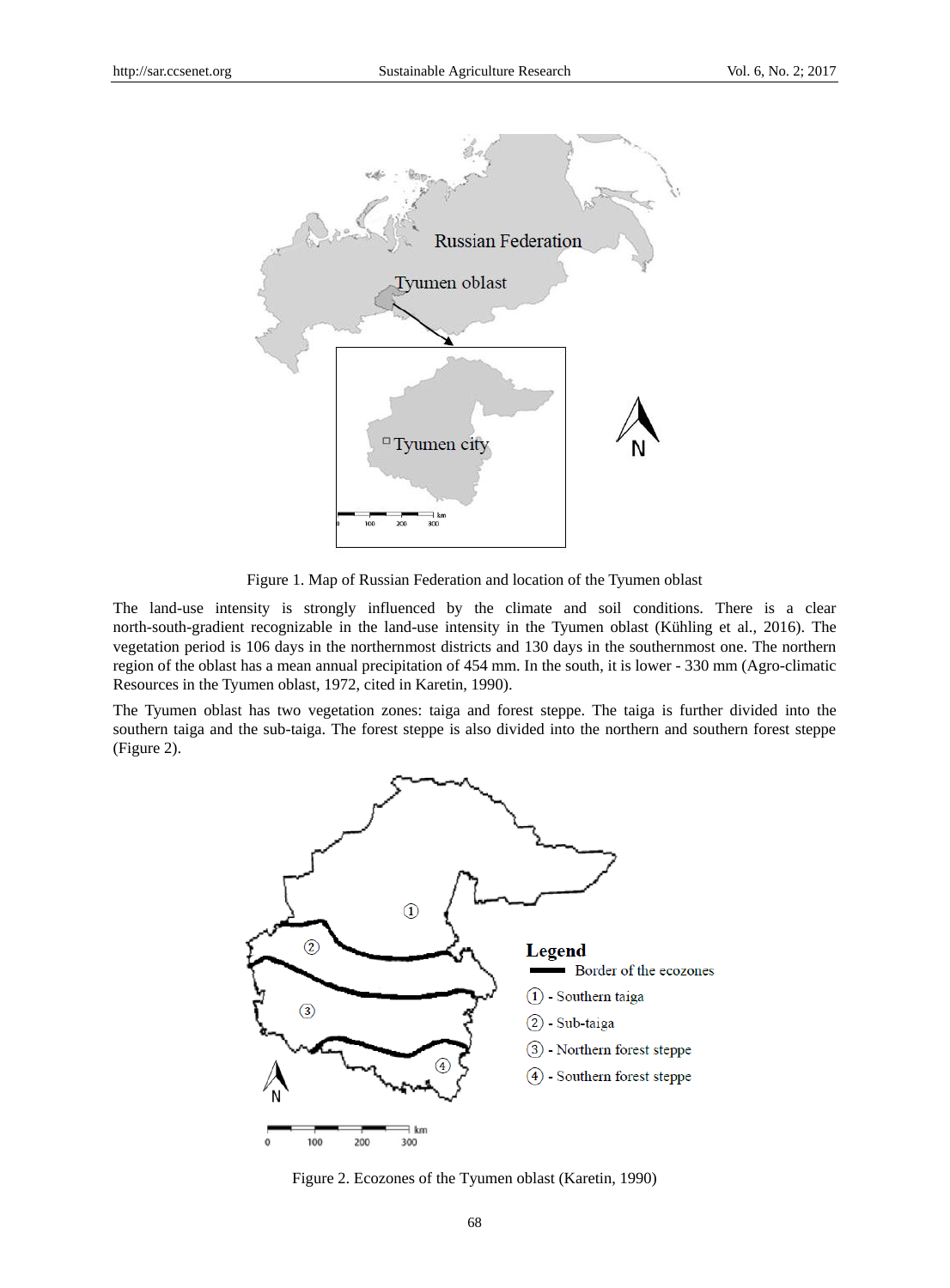The southern taiga also covers part of the northern half of the Tyumen oblast and covers 57 % of the oblast (9.1 million ha). Due to the widespread distribution of Histosols in conjunction with poor agro-climatic conditions, arable farming only plays a minor role: about 16 000 ha arable land. The livestock density is low: 0.05 livestock units (LSU) per  $ha^{-1}$  (Table 1).

Along the southern border of the southern taiga, the sub-taiga follows with a width of 60-80 km. The area of the sub-taiga in the Tyumen oblast is 15 % (2.4 million ha). Forests cover 52 % of the sub-taiga. The livestock density is  $0.08$  LSU ha<sup>-1</sup> and cropland covers to approx. 138 000 ha.

The area of the wetlands is approx. 11 % in the northern forest steppe. There are large stands of *Betula* or *Betula-Populus* forests that grow on Albic Luvisols. *Pinus* forests grow mainly on Podzols. Towards the south there are copses and groves and there are farms on fertile soils, such as Chernozems and Luvisols (Karetin, 1990). The highest livestock density  $(0.20 \text{ LSU ha}^{-1})$  of the entire Tyumen oblast (Table 1) is found here. Moreover, grassland and arable land have the highest land-use intensity in this area (Kühling et al., 2016).

The southern forest steppe is in the south of the Tyumen oblast and has an area of 1.3 million ha, which is 8 % of the oblast. The landscape is characterised by grassland vegetation with scattered groves. Hydromorphic soils cover 15 % of the area. Salt influenced soils such as Solonchaks and Solonetz occur (Karetin, 1990). The livestock density is  $0.06$  LSU ha<sup>-1</sup> and the area of arable land is approx. 152 000 ha (Table 1).

Table 1. Livestock units per hectare agricultural area<sup>1</sup>, agricultural area and arable land within livestock production systems and ecozones of Tyumen oblast

|                        |                        | Arable land (ha)                      |               |             |            |
|------------------------|------------------------|---------------------------------------|---------------|-------------|------------|
| Ecozones               | $LSU$ ha <sup>-1</sup> | Agricultural area <sup>1</sup> $(ha)$ | Peasant farms | Small farms | Mega farms |
| Southern taiga         | 0.05                   | 290 700                               | 2681          | 2682        | 11 179     |
| Sub-taiga              | 0.08                   | 786 200                               | 8 3 6 7       | 20 610      | 109 087    |
| Northern forest steppe | 0.20                   | 1 598 400                             | 11 055        | 64 530      | 351 525    |
| Southern forest-steppe | 0.06                   | 708 000                               | 3 3 3 2       | 30 351      | 118 317    |
| <b>Total</b>           |                        | 3 383 300                             | 25435         | 118 173     | 590 108    |

Source: European Commission, 2009; ROSREESTR, 2012; ROSSTAT, 2013

*Note* LSU=Livestock units.

1 orchards area, arable land, abandoned land and grassland

# *2.2 Characterisation of Livestock Production Systems and Stocks*

Three types of livestock production systems are prevalent in the Tyumen oblast: Peasant farms, small farms and mega farms.

1. The smallest kind of livestock production systems is peasant farming. Peasant farms have on average 20 animals and 5 ha arable land.

2. Small farms include individual companies and farmer associations. The small farms keep approx. 100 animals and have on an average 100 ha of arable land.

3. Mega farms are characterised through large stocks of animals: On average there are 1 000 cattle and/or pigs or up to 3 million poultry at one production site. The main part of arable land (75 %) belongs to mega farms in the Tyumen oblast (Table 1). One third of the mega farms operate as mixed farms with crop and livestock production (ROSSTAT, 2013).

Livestock population in ecozones increases with the climate gradient towards the south in peasant farms as well as in mega farms (Table 2). Moreover, the livestock units per hectare and the extent of arable land are higher in the forest steppe than in the taiga (Table 1). Another factor for the regional concentration of livestock producers in the northern forest steppe is the geographical proximity to the sales market in Tyumen city, where 49 % of the population of Tyumen oblast live (ROSSTAT, 2016).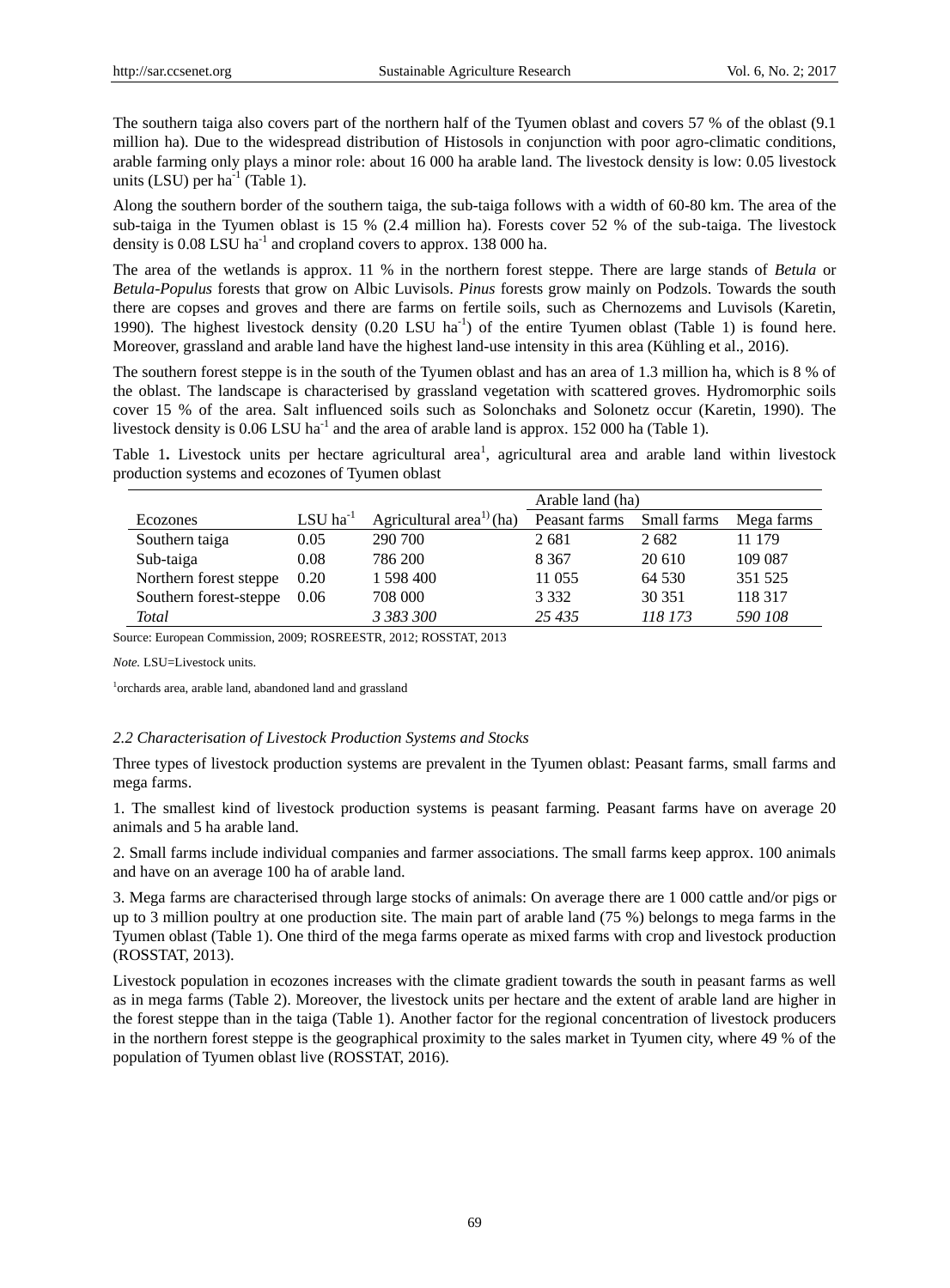|                         | Livestock species (head) |         |               |                       |           |
|-------------------------|--------------------------|---------|---------------|-----------------------|-----------|
| Ecozones                | Cattle                   | Swine   | <b>Horses</b> | Sheep & goats Poultry |           |
|                         |                          |         | Peasant farms |                       |           |
| Southern taiga          | 11 761                   | 6441    | 1961          | 11 524                | 24 2 35   |
| Sub-taiga               | 20412                    | 33 879  | 2942          | 28 447                | 114 317   |
| Northern forest steppe. | 56979                    | 89 528  | 6 841         | 57 203                | 266 088   |
| Southern forest steppe. | 20 790                   | 25 107  | 2 3 5 2       | 22 7 24               | 108 743   |
|                         |                          |         | Small farms   |                       |           |
| Southern taiga          | 544                      | 55      | 67            | 135                   | 106       |
| Sub-taiga               | 5 3 2 0                  | 1 1 4 0 | 322           | 337                   | 503       |
| Northern forest steppe. | 4 4 4 2                  | 2 2 5 5 | 179           | 1920                  | 3 2 3 7   |
| Southern forest steppe. | 956                      | 16      | 0             | 20                    | 15        |
|                         |                          |         | Mega farms    |                       |           |
| Southern taiga          | 4 680                    | 1 0 1 3 | 240           | 1939                  | $\Omega$  |
| Sub-taiga               | 27 798                   | 2 200   | 724           | 2667                  | 0         |
| Northern forest steppe. | 83 645                   | 163 550 | 1696          | 771                   | 7 597 393 |
| Southern forest steppe  | 19 064                   | 282     | 546           | 290                   | 0         |
| Total                   | 256 391                  | 325 466 | 17 870        | 127 977               | 8 114 637 |

Table 2**.** Livestock population within livestock production systems and ecozones of Tyumen oblast in the year 2011

Source: ROSSTAT, 2013

The highest portion of livestock products is produced in mega farms (Figure 3). The second largest livestock production system is peasant farming. The larger part of the livestock is kept by the peasants, with the exception of poultry. The majority of poultry farming (94 %) in the entire oblast is concentrated in five mega farms. Three factory poultry producers are located in the vicinity of Tyumen city in the northern forest steppe (Störrle et al., 2015).



Figure 3. Output of livestock products in the three types of livestock production systems in Tyumen oblast in 2011 (ROSSTAT, 2013)

# **3. Methods**

#### *3.1 Manure Handling Assessment*

Information about the manure handling was obtained from farm visits and interviews of eight mega farm managers. All major mega farms were surveyed across the Tyumen oblast in 2012 and 2013. Three poultry mega farms, three cattle mega farms, and two swine mega farms, as well as five small farms and twenty peasant farms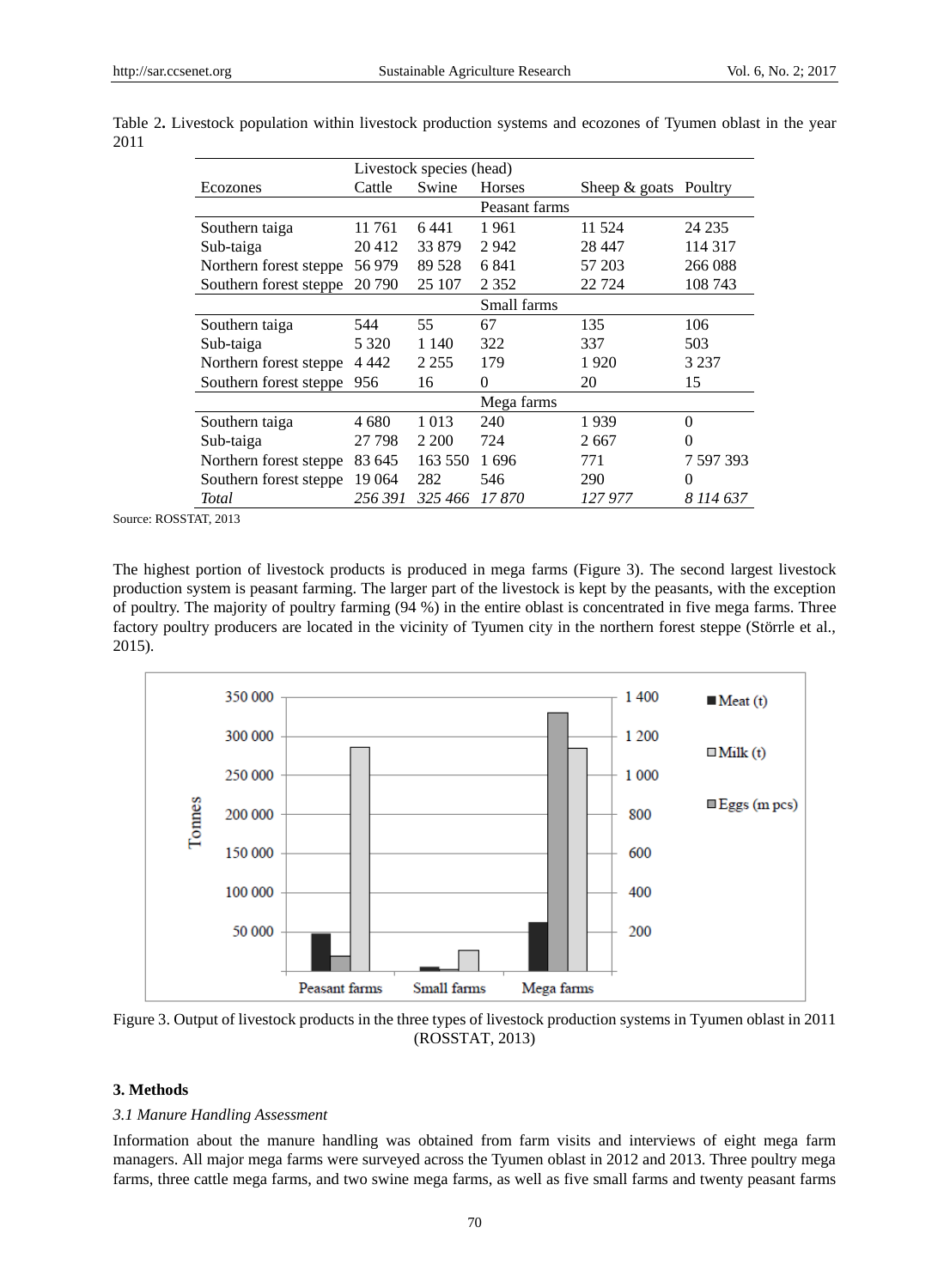were visited and interviewed in five districts of the Tyumen oblast. Information about environmental damage due to manure handling on mega farms was obtained from the state environmental reports from 2011 (Administration of Tyumen oblast, 2012; ROSREESTR, 2012).

# *3.2 Calculation of the GHG Emissions from Manure*

# 3.2.1 Methods and Data Selection

The calculations were carried out in accordance to the guidelines published by the Intergovernmental Panel on Climate Change in "Guidelines for National Greenhouse Gas Inventories" chapter 10 – "Emissions from Livestock and Manure Management". The methane and nitrous oxide emissions from manure were calculated with the Tier 2 method (IPCC, 2006).

The calculation of the GHG emissions from manure is based on the livestock numbers from the Tyumen oblast at the district level from the Russian Federal State Statistics Service from 2011 (ROSSTAT, 2013). The following livestock categories were taken into consideration in the calculations: dairy cows, other cattle, sheep / goats, swine, horses, and poultry. For poultry, a distinction is made according to production-specific manure types. Data on the husbandry systems and manure handling systems of the large poultry producers were collected during the visits at the farms.

The calculations were differentiated according to the three different livestock production systems: (1) Peasant farms (2) Small farms and (3) Mega farms. The emission factors for slurry storage were used in the calculations for the mega farms. It was assumed that the small farms use solid manure system. The calculation factors for pasturing were used in the calculation for the livestock on the peasant farms.

## 3.2.2 Methane Emissions

The methane emission factors were calculated according the Tier 2 method. The calculated emission factors (EF) take the different storage systems in the three production system types into account (Table 3).

The calculation factors are based on information from North America, because no well-fitting calculation factors are provided for Siberian climate conditions (IPCC, 2006). The suggested EF for dairy cows in the Tier 1 method from IPCC (2006) for Asia under cold climate is  $9 \text{ kg } CH_4$  head<sup>-1</sup> year<sup>-1</sup>. The suggested EF for dairy cows in the Tier 1 method from IPCC (2006) for North America is 48 kg  $CH_4$  head<sup>-1</sup> year<sup>-1</sup>. To validate the North American values, regional data from the dairy cow feeding experiment by Bulatov and Kurdoglyan (2006) were used. The share of the organic volatile solids (VS) in the manure was calculated with local values for the dairy cows. The share of volatile solids for dairy cows in the Tyumen oblast is  $4.9 \text{ kg head}^{-1}$  day<sup>-1</sup>. The IPCC (2006) guidelines list a VS value of 5.4 kg head<sup>-1</sup> day<sup>-1</sup> for North America. Using Russian data, the calculated EF for dairy cows in mega farms is  $48.89 \text{ kg } CH_4 \text{ head}^{-1} \text{ year}^{-1}$ .

Table 3**.** Methane emission factors calculated according to the Tier 2 method for different production systems in the Tyumen oblast

| Livestock category | Peasant farms | Small farms | Mega farms |
|--------------------|---------------|-------------|------------|
| Dairy cow          | 2.87          | 5.75        | 48.89      |
| Other cattle       | 1.11          | 2.23        | 18.95      |
| Swine              | 0.59          | 1.17        | 9.97       |
| Sheep              | 0.1           | 0.19        | 0.19       |
| Layer (dry)        |               |             | 0.03       |
| Layer (wet)        |               |             | 1.12       |
| <b>Broiler</b>     | 0.01          | 0.02        | 0.02       |

Source: IPCC, 2006, - Data not available

# 3.2.3 Nitrous Oxide Emissions

The N<sub>2</sub>O emission factors from manure for each livestock category and production system were calculated with the Tier 2 Method from the IPCC (2006). The values for nitrogen contents from the manure, which were necessary for the calculations, were obtained from the study on nutrient supply from manure in the Tyumen oblast (Störrle et al., 2015), where the nutrient contents were calculated according to the guidelines of the Lower Saxony Chamber of Agriculture, Germany [LWK] (2009). Additionally, an adaption of nutrient contents in cattle manure due to low milk yields was carried out. Validation of calculated nutrient contents was carried out with data from lab analysis.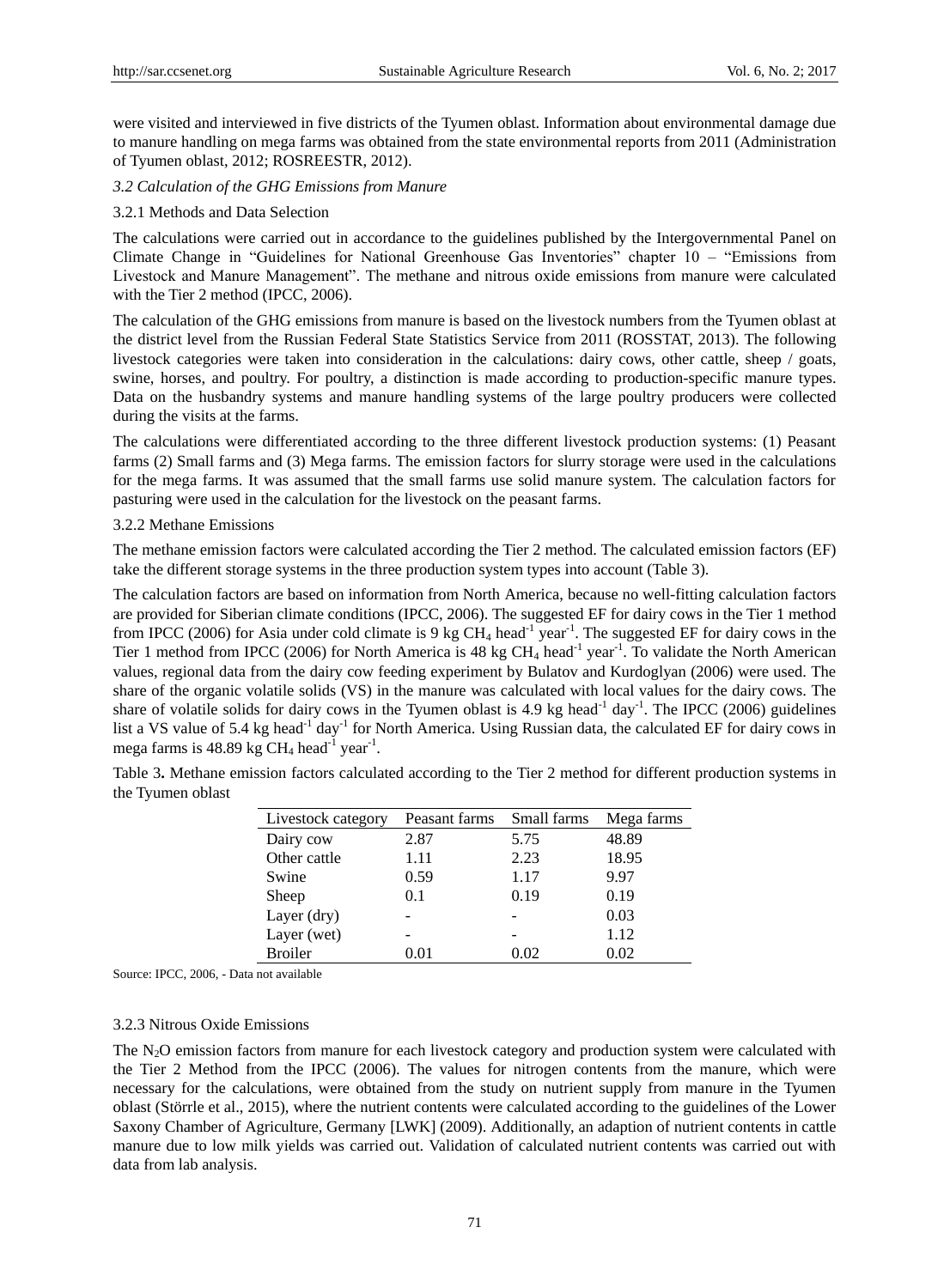The N<sub>2</sub>O emission factors for pasturing for the peasant farms were taken from the IPCC Guidelines for National Greenhouse Gas Inventories, chapter 11 "N<sub>2</sub>O Emissions from Managed Soils, and CO<sub>2</sub> Emissions from Lime and Urea Application" (IPCC, 2006). The emission factors for  $N_2O$  are listed in Table 4.

Table 4**.** Nitrous oxide emission factors for the Tier 2 method for different production systems in the Tyumen oblast

| Livestock category | Peasant farms Small farms Mega farms |       |       |
|--------------------|--------------------------------------|-------|-------|
| Dairy cows         | 0.02                                 | 0.005 | 0.005 |
| Other cattle       | 0.02                                 | 0.005 | 0.005 |
| Swine              | 0.02                                 | 0.005 | 0.005 |
| Sheep              | 0.01                                 | 0.005 | 0.005 |
| Layer (dry)        |                                      |       | 0.005 |
| Layer (wet)        |                                      |       | 0.001 |
| <b>Broiler</b>     | 0.02                                 | 0.001 | 0.001 |
| Horses             | 0.01                                 | 0.005 | 0.005 |

Source: IPCC, 2006; LWK, 2009, - Data not available

## $3.2.4 \text{ CO}_2$  – Equivalents

To determine the  $CO<sub>2</sub>$  equivalents, the values for the global warming potential (GWP) and global temperature change potential (GTP) were multiplied with  $CH_4$  and  $N_2O$  emissions and are listed in Table 5.

Table 5. Global warming potential and global temperature change potential values for a 100 year time horizon

| Greenhouse gas $GWP_{100}$ |     | $GTP_{100}$ |
|----------------------------|-----|-------------|
| CH <sub>4</sub>            | 34  |             |
| N,O                        | 298 | 297         |

Source: IPCC, 2013

*Note.* GWP=global warming potential, GTP=global temperature change potential.

#### **4. Results**

#### *4.1 Manure Handling Systems*

On peasant farms, cattle, horses, sheep and goats graze with low intensity on pastures or abandoned fields during the growing season. During winter, solid manure is stored in piles. Later, it is distributed on their own arable fields or it is given away to garden owners. Most of the small farmers use solid manure systems. This manure is spread on their own arable fields too. On mega farms, solid manure is produced in broilers, in horse farms, in sheep and goat farms. Two poultry mega farms process poultry manure into dry chicken manure. Moreover on mega farms, slurry is produced in cattle farms, in swine farms and partly in poultry farms. Slurry is stored in open lagoons without sealing the ground. It is applied only after it has been thickened due to evaporation and percolation and only on fields near the farms. Nowadays, a transport of solid manure and slurry even within short distances of a few kilometres is considered unprofitable. The most important limiting factor is the high diesel price (Störrle et al., 2015).

Spring or fall fertilisation with manure is not possible due to the short growing season. Therefore, it is common to apply the manure on the bare fallows of the mega farms. The application rates are very high – up to  $300$  t ha<sup>-1</sup> year<sup>-1</sup>. Illegal disposal of manure in the landscape is also common (Stärrle et al., 2015).

## *4.2 GHG Emissions*

Slurry management in the mega farms annually produces ca. 7 000 t methane, which is 95 % of the entire methane emissions from manure in the Tyumen oblast. The peasant farms produce 320 t and the small farms 47 t methane annually. 74 % of the methane emissions occur in the northern forest steppe (Table 6).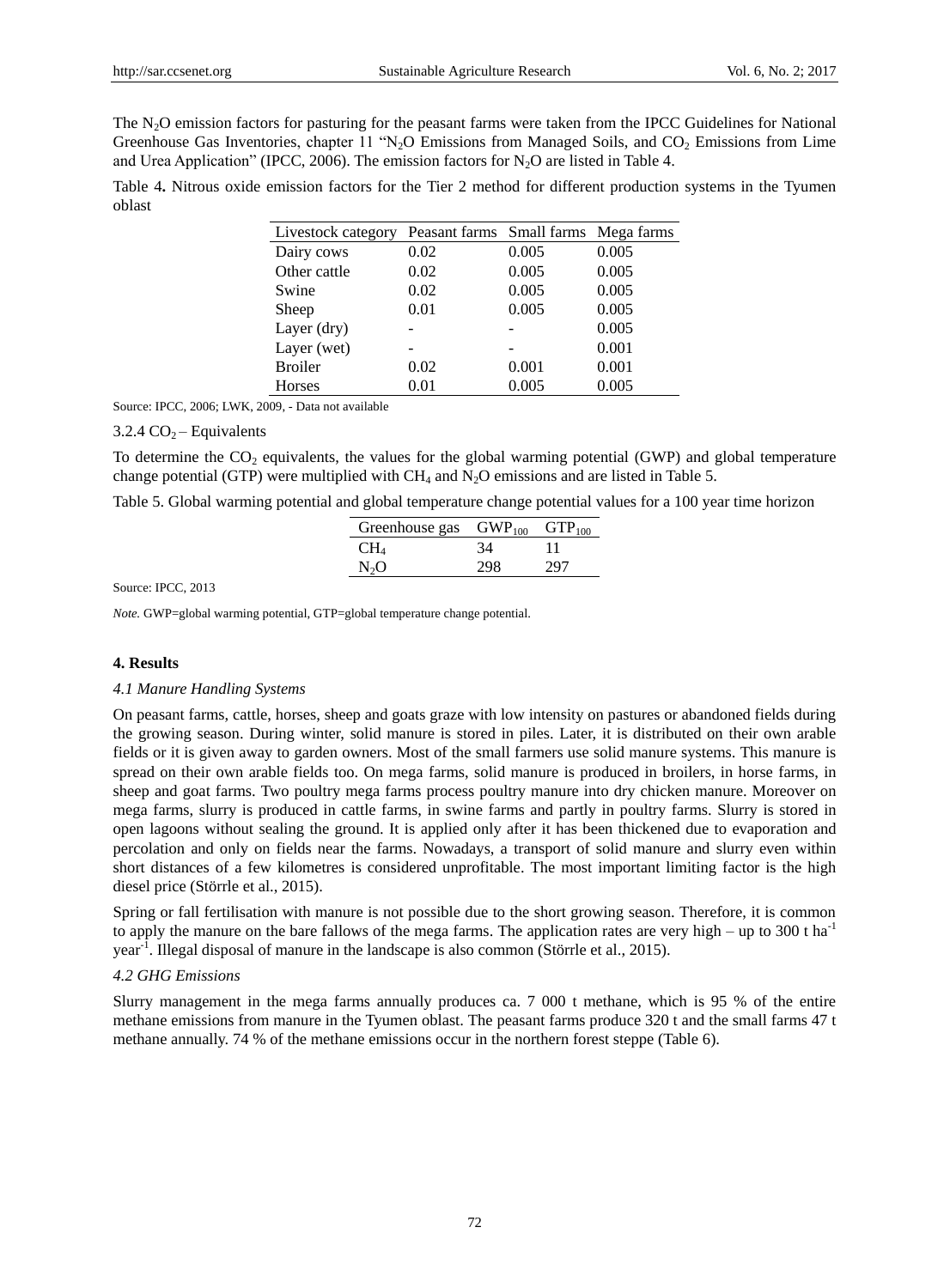| Ecozones               | Peasant farms | Small farms               | Mega farms |
|------------------------|---------------|---------------------------|------------|
|                        |               | $CH_4(\%)$                |            |
| Southern taiga         | 0.39          | 0.03                      | 2.13       |
| Sub-taiga              | 0.86          | 0.29                      | 11.66      |
| Northern forest steppe | 2.30          | 0.27                      | 73.69      |
| Southern forest steppe | 0.78          | 0.05                      | 7.83       |
| Total                  | 4.35          | 0.35                      | 95.31      |
|                        |               | $CH_4$ (t a <sup>-1</sup> |            |
| Southern taiga         | 29.3          | 2.2                       | 156.9      |
| Sub-Taiga              | 63.7          | 21.4                      | 860.8      |
| Northern forest steppe | 169.8         | 19.6                      | 5,439.6    |
| Southern forest steppe | 57.9          | 3.5                       | 577.9      |
| <b>Total</b>           | 320.8         | 46.7                      | 7 035.2    |

Table 6. Annual methane emissions from manure in ecozones and livestock production systems in the Tyumen oblast

Source: IPCC, 2006; LWK, 2009; ROSSTAT, 2013

In comparison to the mega farms, pasturing by the animals from the peasant farms leads to high  $N<sub>2</sub>O$  emissions (Table 7), an annual N<sub>2</sub>O emission of 316 t, which is 72 % of the nitrous oxide emissions from manure. The mega farms produce 118 t N<sub>2</sub>O (27 %). Through spreading the dry manure on the fields, the small farms annually produce  $7$  t  $N_2O$ .

Table 7. Annual nitrous oxide emissions from manure in ecozones and livestock production systems in the Tyumen oblast

| Ecozones               | Peasant farms | Small farms               | Mega farms |
|------------------------|---------------|---------------------------|------------|
|                        |               | $N_2O(%)$                 |            |
| Southern taiga         | 6.82          | 0.07                      | 0.62       |
| Sub-taiga              | 14.34         | 0.71                      | 3.51       |
| Northern forest steppe | 37.31         | 0.67                      | 20.12      |
| Southern forest steppe | 13.24         | 0.11                      | 2.49       |
| <b>Total</b>           | 71.71         | 1.56                      | 26.73      |
|                        |               | $N_2O$ (t a <sup>-1</sup> |            |
| Southern Taiga         | 30.01         | 0.29                      | 2.73       |
| Sub-taiga              | 63.13         | 3.14                      | 15.41      |
| Northern forest steppe | 164.22        | 2.96                      | 88.53      |
| Southern forest steppe | 58.27         | 0.48                      | 10.97      |
| Total                  | 315.63        | 6.86                      | 117.65     |

Source: IPCC, 2006; LWK, 2009; ROSSTAT, 2013

Note.  $N_2O=$  nitrous oxide.

In 2011, approx. 7 400 t methane and 440 t nitrous oxide from manure were emitted in the Tyumen oblast. Methane emissions occurred mainly due to mega farms, whereas  $N_2O$  occurred mainly from the peasant farms. Annual  $CO<sub>2</sub>$  equivalents for a global temperature change potential (GTP) for a 100 year time horizon from manure are 211 kt for the entire oblast.  $CO<sub>2</sub>$  equivalents for the global warming potential (GWP), also for a 100 year time horizon, are 382 kt for the entire Tyumen oblast (Table 8).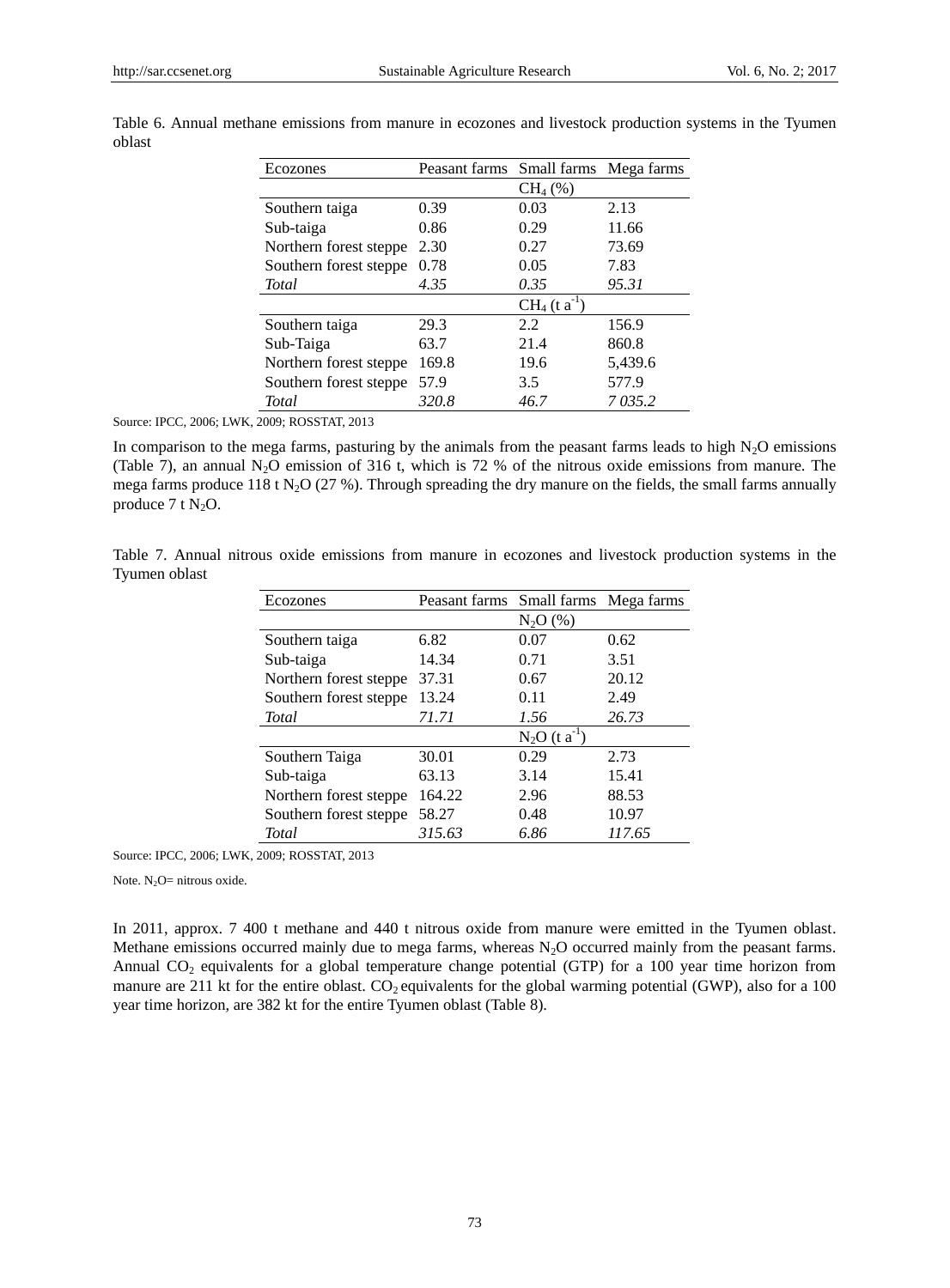| Ecozones               | $CH4(t a-1)$ | $N_2O(t a^{-1})$ | $CO_2$ eq GTP <sub>100</sub> (kt a <sup>-1</sup> ) $CO_2$ eq GWP <sub>100</sub> (kt a <sup>-1</sup> ) |     |
|------------------------|--------------|------------------|-------------------------------------------------------------------------------------------------------|-----|
| Southern taiga         | 188          |                  |                                                                                                       |     |
| Sub-taiga              | 946          | 82               | 34                                                                                                    | 57  |
| Northern forest steppe | 5 6 29       | 255              | 138                                                                                                   | 267 |
| Southern forest steppe | 639          | 70               | 27                                                                                                    | 43  |

*Total 7 403 440 211 382*

Table 8. Annual emissions of CH<sub>4</sub>, N<sub>2</sub>O and CO<sub>2</sub> equivalents for global temperature change potential and global warming potential values for a time horizon of 100 years from livestock manure in ecozones in the Tyumen o

Source: IPCC, 2006; IPCC, 2013; LWK, 2009; ROSSTAT, 2013

*Note.* GWP=global warming potential, GTP=global temperature change potential.

The share from mega farms is 81 % of the GHG emissions ( $CO<sub>2</sub>$  eq GTP and GWP) from manure (Table 9). The smallest amount of  $CO<sub>2</sub>$  eq is produced by the small farms. Their share is only 1 %. The peasant farms produce 18 % of the GHG emissions from manure  $(CO<sub>2</sub>$  eq GTP and GWP) due to pasturing.

Three largest poultry producers of Russia are located in the Tyumen oblast. The share of GHG emissions from manure handling systems caused by the poultry producers is about 10 %. The largest share of GHG emissions from manure is caused by the cattle farms and is 60 % in Tyumen oblast.

Table 9. Annual  $CO<sub>2</sub>$  equivalents for global temperature change potential and global warming potential values for a 100 year time horizon from manure in ecozones and livestock production systems in the Tyumen oblast

| Ecozones                                           | Peasant farms Small farms Mega farms               |      |        |  |  |
|----------------------------------------------------|----------------------------------------------------|------|--------|--|--|
| $CO_2$ eq GTP <sub>100</sub> (kt a <sup>-1</sup> ) |                                                    |      |        |  |  |
| Southern taiga                                     | 1.13                                               | 0.11 | 10.64  |  |  |
| Sub-taiga                                          | 5.28                                               | 1.17 | 28.22  |  |  |
| Northern forest steppe                             | 28.15                                              | 1.09 | 108.52 |  |  |
| Southern forest steppe                             | 3.90                                               | 0.18 | 23.66  |  |  |
| Total                                              | 38.45                                              | 2.55 | 171.04 |  |  |
|                                                    | $CO_2$ eq GWP <sub>100</sub> (kt a <sup>-1</sup> ) |      |        |  |  |
| Southern taiga                                     | 1.81                                               | 0.16 | 14.28  |  |  |
| Sub-taiga                                          | 6.76                                               | 1.66 | 48.08  |  |  |
| Northern forest steppe                             | 32.10                                              | 1.55 | 233.62 |  |  |
| Southern forest steppe                             | 5.24                                               | 0.26 | 37.01  |  |  |
| <b>Total</b>                                       | 45.91                                              | 3.63 | 332.99 |  |  |

Source: IPCC, 2006; IPCC, 2013; LWK, 2009; ROSSTAT, 2013

*Note.* GWP=global warming potential, GTP=global temperature change potential.

Average  $CO<sub>2</sub>$  equivalents per head for GTP and GWP can be used to compare the different production systems (Table 10). The dairy cows from the peasant farms produce higher  $CO<sub>2</sub>$  eq for GTP than from the mega farms: 1 022 and 790 kg CO<sup>2</sup> eq (GTP), respectively. Clearly lower GHG emissions are produced in the small farms with 240 kg  $CO<sub>2</sub>$  eq (GTP) per dairy cow. With respect to  $CO<sub>2</sub>$  eq for GWP, dairy cows from peasant farms have lower emissions with a value of 1092 kg  $CO<sub>2</sub>$  eq in comparison to mega farms, in which a dairy cow contributes up to 1915 kg  $CO<sub>2</sub>$  eq to the total balance of the GHG emissions from manure. With respect to GWP, dairy cows from small farms also have the lowest  $CO_2$  eq per head: 373 kg  $CO_2$  eq. The category "other cattle" does not have significantly different GTP values for  $CO_2$  eq per head: The peasant farms have 266 kg  $CO_2$  eq and the mega farms have 295 kg  $CO_2$  eq. The values for  $CO_2$  eq for the small farms are clearly less with 119 kg  $CO_2$  eq (GTP). With respect to the GWP values, the category "other cattle" from the mega farms has the highest emissions with 732 kg  $CO<sub>2</sub>$  eq.

In swine farming the  $CO<sub>2</sub>$  eq from peasant farms is 137 for GTP, and from mega farms it is 134 kg  $CO<sub>2</sub>$  eq per head. Due to the solid manure system used in the small farms,  $45 \text{ kg CO}_2$  eq (GTP) are produced per swine. With respect to the GWP values in swine farming, the mega farms have highest values with  $363 \text{ kg CO}_2$  eq per swine. The small farms have smallest GHG emissions from manure with 72  $CO<sub>2</sub>$  eq per swine.

The higher  $N_2O$  emissions from the sheep and goat pasturing from the peasant farms cause the higher  $CO_2$  eq for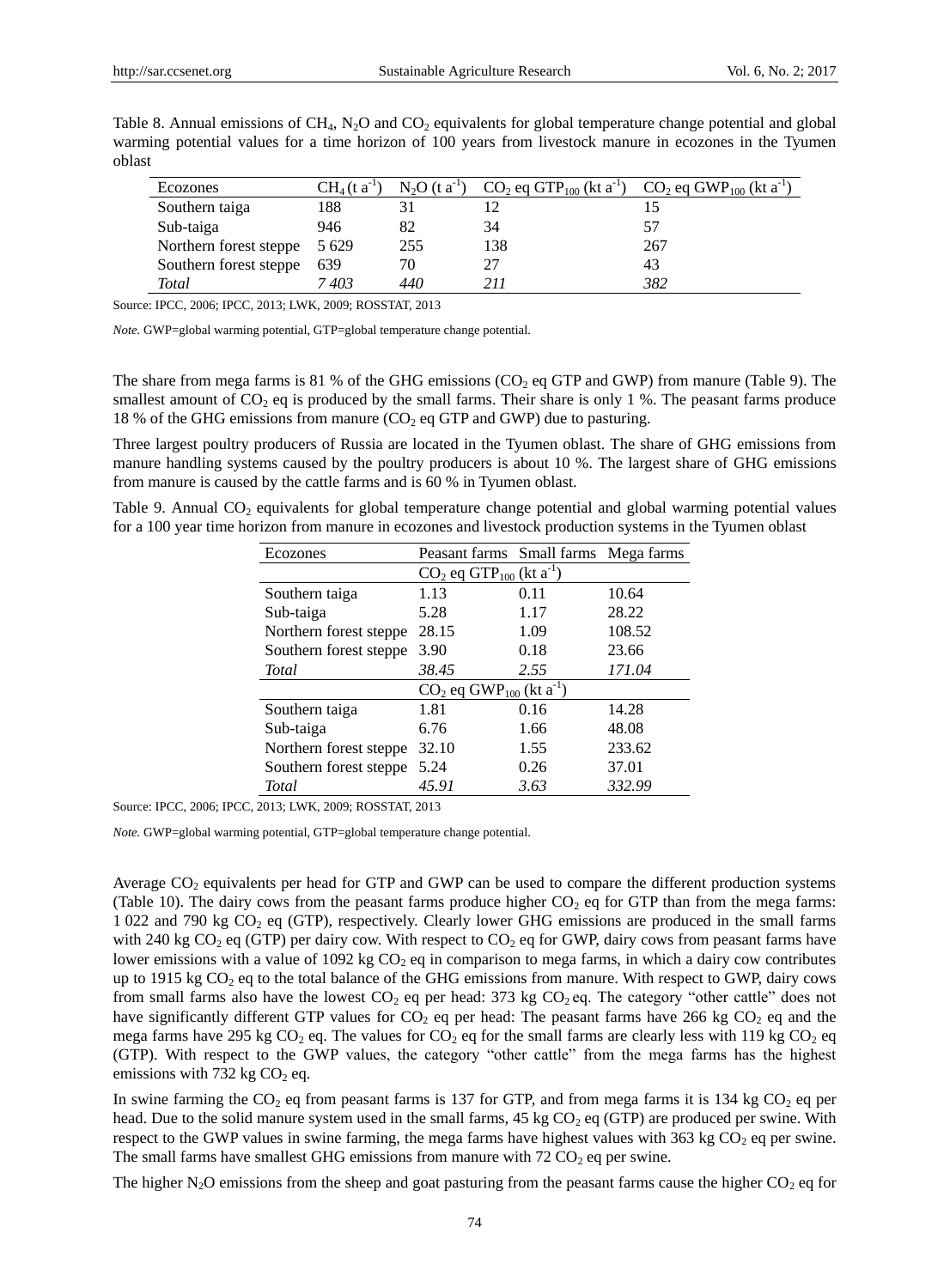GTP with 70 and GWP with 73 CO<sub>2</sub> eq per head. In small farms and mega farms 37 (GTP) and 41 (GWP)  $CO<sub>2</sub>$  eq per head are produced respectively.

A comparison of the three manure types: solid manure, slurry and dry manure from poultry farming shows that the accumulation of naturally wet solid manure in broiler production in small, and mega farms is the climate friendly variant with 0.4 kg  $CO_2$  eq (GTP) and 0.8 kg  $CO_2$  eq (GWP) per stable place, whereas 13 kg (GTP) and 39 (GWP) kg  $CO<sub>2</sub>$  eq are produced annually per stable place in slurry lagoons in mega farms. Battery-cages, in which the chicken dung is dried on the belts, are also more climate friendly than slurry lagoons in mega farms  $(2.2 \text{ kg GTP}$  and  $2.9 \text{ kg GWP}$  CO<sub>2</sub> eq).

Horse pasturing in peasant farms produces the highest  $CO_2$  eq per head in the GTP (365 kg  $CO_2$  eq) and GWP values (392 kg  $CO_2$  eq). In small farms the GHG emissions are lower with 189 kg  $CO_2$  eq (GTP) and 225 kg  $CO<sub>2</sub>$  eq (GWP). Horse farming in mega farms leads to lowest annually  $CO<sub>2</sub>$  equivalents per horse: 137 kg  $CO<sub>2</sub>$  eq (GTP) and 173 kg  $CO<sub>2</sub>$  eq (GWP).

Table 10. Annual average  $CO<sub>2</sub>$  equivalents per head for GTP and GWP in the different production systems in the Tyumen oblast

| Livestock category | Peasant farms Small farms                                             |     | Mega farms |
|--------------------|-----------------------------------------------------------------------|-----|------------|
|                    | $CO_2$ eq GTP <sub>100</sub> (kg head <sup>-1</sup> a <sup>-1</sup> ) |     |            |
| Dairy cow          | 1 0 2 2                                                               | 240 | 790        |
| Other cattle       | 266                                                                   | 119 | 295        |
| Swine              | 137                                                                   | 45  | 134        |
| Sheep / $Goat$     | 70                                                                    | 37  | 37         |
| Layer (dry)        |                                                                       |     | 2.2        |
| Layer (wet)        |                                                                       |     | 13         |
| <b>Broiler</b>     | 3.1                                                                   | 0.4 | 0.4        |
| Horse              | 365                                                                   | 189 | 137        |
|                    | $CO_2$ eq GWP <sub>100</sub> (kg head <sup>-1</sup> a <sup>-1</sup> ) |     |            |
| Dairy cow          | 1 0 9 2                                                               | 373 | 1915       |
| Other cattle       | 292                                                                   | 171 | 732        |
| Swine              | 151                                                                   | 72  | 363        |
| Sheep / Goat       | 73                                                                    | 41  | 41         |
| Layer (dry)        |                                                                       |     | 2.9        |
| Layer (wet)        |                                                                       |     | 39         |
| <b>Broiler</b>     | 3.4                                                                   | 0.8 | 0.8        |
| Horse              | 392                                                                   | 225 | 173        |

Source: IPCC, 2006; IPCC, 2013; LWK, 2009; ROSSTAT; 2013

*Note.* GWP=global warming potential, GTP=global temperature change potential, - Data not available.

#### **5. Discussion**

#### *5.1 Influence of Livestock Production Systems on GHG Emissions and Environment*

In the Tyumen oblast a clear difference can be seen in the amount of GHG emissions due to the manure handling systems in the three production systems: mega farms, small farms and peasant farms. The number of livestock and the manure handling system in the respective production system have an influence upon the amount of GHG emissions. The differences in  $CO<sub>2</sub>$  eq per head are not significantly different in peasants and mega farms (Table 10). The difference of higher GHG emissions from mega farms can be explained through the difference in livestock populations in comparison to peasants. Mega farms have higher cattle stocks and swine"s stocks than peasants. The peasants have higher numbers of horses and sheep / goats (Table 2). Responsible for the higher GHG emissions at mega farms is the category "dairy cow" with significantly higher  $CO<sub>2</sub>$  eq emissions than horses and sheep / goats (Table 10). Additionally, higher GHG emissions in mega farms are caused by the three large poultry producers, which kept 95 % of poultry stock in Tyumen Oblast (Table 2).

It is a known problem that in mega farms, the use of livestock manure without targeted management leads to environmental pollution and waste of the fertilization potential (Moore, Daniel, Sharpley, & Wood, 1995; DeLuca, & DeLuca, 1997; Jongbloed, & Lenis, 1998; Otabbong et al., 2007). Also in Tyumen oblast manure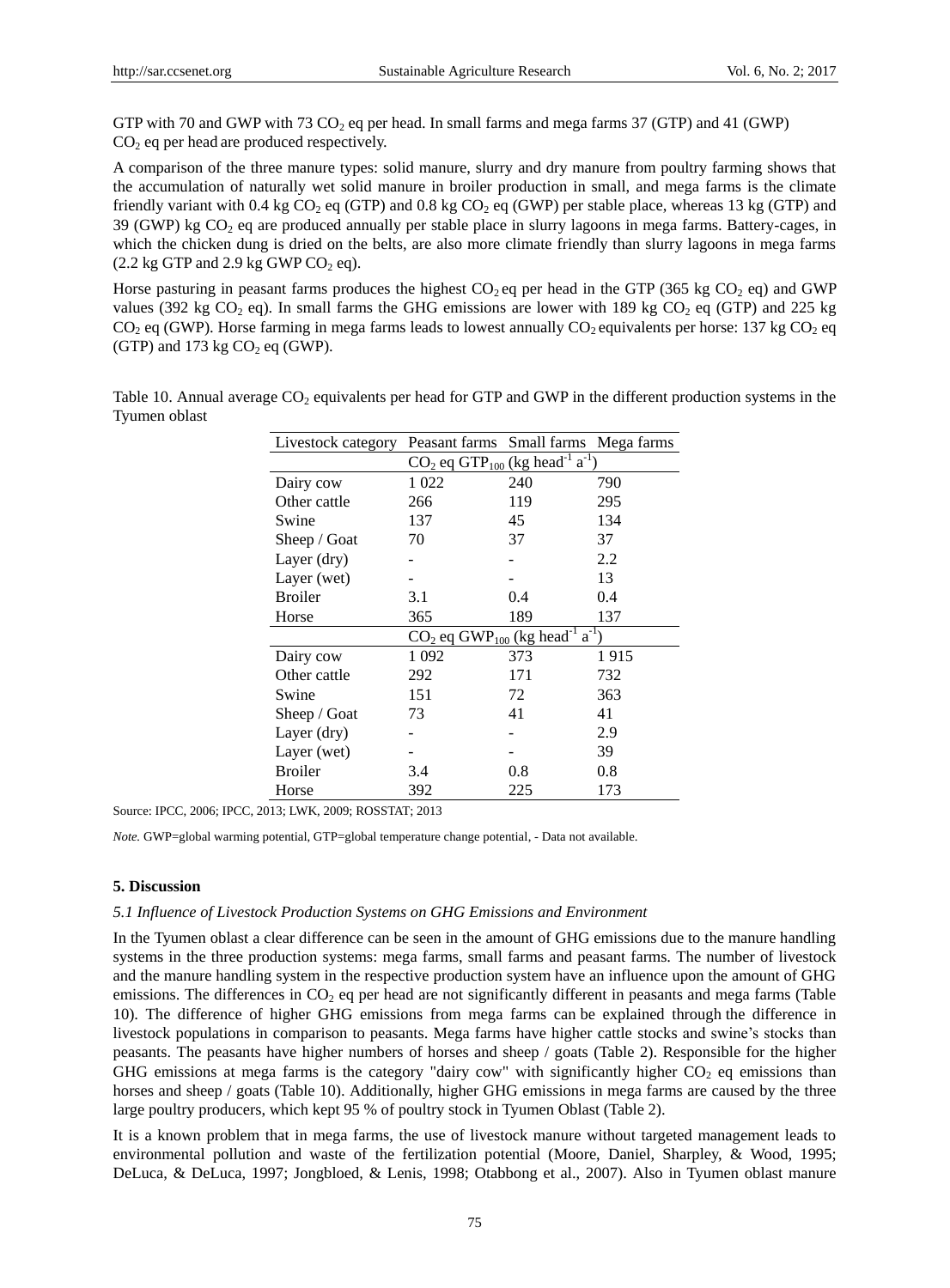handling at mega farms leads to environmental pollution. Highest environmental pollution is reported for the three large poultry producers in Tyumen oblast. Increased levels of nitrite, bromine, barium, lead and sodium in groundwater have been measured by state investigations on agricultural areas of the poultry producers in Tyumen oblast (Administration of Tyumen Oblast, 2012).

In large-scale livestock farming, cattle and swine year-round indoor stabling requires manure storage capacities that are usually not available in Russia or in the Tyumen oblast (Bondarenko et al., 2010; Störrle et al., 2015). Slurry lagoons, which in practice represent large earth holes, lead to pollutant emissions. Manure disposal onto bare fallows or forests, in which several tonnes of manure are applied at single points, or pumping slurry into a hole in the ground near the stable lead to negative environmental impacts in the Tyumen oblast (Administration of Tyumen Oblast, 2012; Störrle et al., 2015). At the same time, these methods can lead to a reduction in the methane emissions under Siberian climate. Methane emissions sink under cold outside temperatures (Husted, 1994; Sommer, Petersen, & Møller, 2004).

The environment is not polluted in small farms and peasants and the farmyard manure is used appropriately (Jarvis, 1993; Devendra, & Thomas, 2002; Rufino et al., 2007). Inadequate manure handling cannot be detected on peasant farms and small farms in Tyumen oblast.

## *5.2 Recommendations for the Reduction of GHG Emissions*

The production systems have a clear impact upon the amount of GHGs emitted from manure. Solid manure system on the small farms leads to lowest GHG emissions from manure handling systems (Table 10). Converting the mega farm manure handling system from slurry to solid manure would reduce the annual GHG emissions by two thirds.

Since neither mega nor small farms have closed storage facilities for manure in the Tyumen oblast, the manure is also taken outside in winter. Some mega farms spread the manure on bare fallow the entire year. In other cases, manure is illegally disposed of on open unused areas. Mega farms also have widespread open slurry lagoons. These practices lead to a natural reduction of the methane emissions. Since methanogenesis is dependent upon the temperature, cooling slurry is an option for reducing methane emissions (Husted, 1994; Sommer et al., 2004). However, this procedure leads to negative environmental impacts due to nitrate leaching and ammonia emissions (De Bode, 1991; Otabbong et al., 2007). Furthermore, this also squanders the fertilisation potential that livestock manure provides. Setting up closed storage facilities for manure or slurry of the stable would avoid the negative environmental impacts. An additional utilisation of such storage would also be biogas production.

Kühling et al. (2015) recommends for Western Siberian regions low intensity land-based cattle farming by mega farms with obligatory summer grazing and hay production. This measure would reduce slurry amounts and enhance biodiversity. Because ancient and ex-arable grasslands are important for biodiversity conservation in this region (Mathar et al., 2015; Kämpf, Mathar, Kuzmin, Hölzel, & Kiehl, 2016; Weking, Kämpf, Mathar, & Hölzel, 2016). Furthermore, nutrients in manure could be applied back to soil without transportation costs for the manure. On pastures that are used at low intensity, livestock excrements contribute to SOC enrichment and improvement of aggregate stability (Franzluebbers, Stuedemann, Schomberg, & Wilkonson, 2000; Whitehead, 2000; Wortmann, & Shiparo, 2008).

There are several technical methods that are recommended by FAO (Hristov et al., 2013), to reduce GHG emissions from manure. Examples of these methods are dietary manipulation and nutrient balance: reduced dietary protein, high fibre diets and reduced grazing intensity. There are also methods for direct manure treatment that can be applied. Among these are anaerobic digestion, solids separation, aeration and manure acidification, nitrification inhibitor and urease inhibitor. Furthermore, various manure storage methods also reduce GHG: decreased storage time, storage cover with straw, natural or induced crust, aeration during slurry storage, composting, litter stacking and storage temperature regulation (Hristov et al., 2013, Hothan, Brauckmann, & Broll, 2013).

Presently none of these methods are being applied in the Tyumen oblast, excepting isolated cases of solids separation. Nor is any research being carried out on this topic. These methods should be investigated in scientific tests to determine the local suitability. Moreover, possible interactions when applying these methods need to be scientifically investigated, to determine, e.g., if the methods have a negative impact on the productivity of the livestock or if they possibly influence the soil micro-organisms.

#### **6. Conclusions**

In Tyumen oblast, 7 400 t methane and 440 t nitrous oxide are emitted annually from manure handling. That equates to about 211 kt  $CO<sub>2</sub>$  eq for global temperature change potential (GTP) for a 100 year time horizon. In the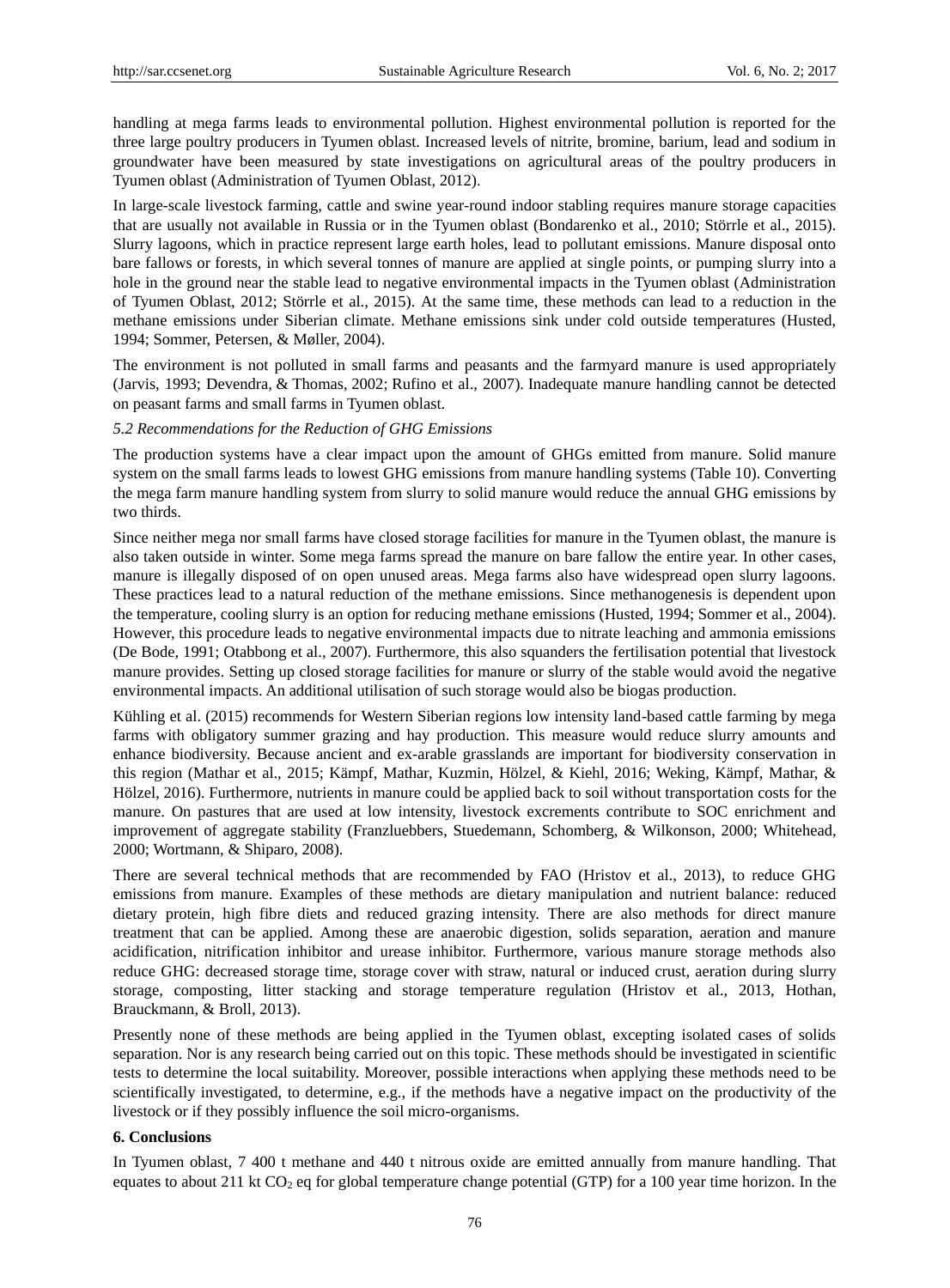taiga 46 kt CO<sub>2</sub> eq (GTP) are emitted annually and in the forest steppe 165 kt CO<sub>2</sub> eq (GTP).

With 81 %, mega farms have the highest share of GHG emissions from manure handling with 171 kt  $CO<sub>2</sub>$  eq (GTP) annually in Tyumen oblast. Additionally, the slurry system in mega farms causes environmental pollution. GHG emissions from small farms account for annually 1 % (2.6 kt  $CO<sub>2</sub>$  eq) of total GHG emissions from manure handling. The share of peasant farms in GHG emissions from manure handling is 18 % with 38 kt  $CO<sub>2</sub>$  eq annually.

GHG emissions and environmental pollution could be reduced by implementing solid manure systems or low-intensity pasturing, by installing storage facilities outside the stables and through application of the manure as fertiliser. GHG emissions at small farms are lower due to solid manure system. Manure usage in small farming cycles would enhance SOC sequestration and biodiversity.

### **Acknowledgements**

This work was conducted as part of the project SASCHA ("Sustainable land management and Adaptation strategies to climate change for the Western Siberian Grain Belt"). We are grateful for funding by the German Government, Federal Ministry of Education and Research within their Sustainable Land Management funding framework (funding reference 01LL0906G). We acknowledge support by Deutsche Forschungsgemeinschaft (DFG) and Open Access Publishing Fund of Osnabrück University. Also, we thank Insa Kühling for helpful comments.

#### **References**

- Abramov, N. V. (2013). *Production in agroecosystems and condition of soil fertility in Western Siberia*. State Agricultural University of Northern Transural, Tyumen. (Russian).
- Administration of Tyumen Oblast. (2012). *Report on the environmental situation in the Tyumen oblast in 2011*. Retrieved March 3, 2013, from

http://admtyumen.ru/ogv\_ru/about/ecology/eco\_monitoring/more.htm?id=10922884@cmsArticle.

- Beckwith, C. P., Cooper, J., Smith, K. A., & Shepherd, M. A. (1998). Nitrate leaching loss following application of organic manures to sandy soils in arable cropping. *Soil Use and Manage, 14*(3), 123-130. https://doi.org/10.1111/j.1475-2743.1998.tb00135.x
- Bondarenko, A.M., Miroshnikov, & M.A., Miroshnikov, V.V. (2010). Study of processing semiliquid manure in high-quality organic fertiliser. *Vestnik Agricultural Science of Don, 3*, 15-19. (Russian).
- Bulatov, A. P., & Kurdoglyan, A. A. (2006). *The milking of cows: theory and practice.* Kurgan. (Russian).
- De Bode, M. J. C. (1991). *Odour and ammonia emissions from manure storage*. Odour and ammonia emissions from livestock farming, 5, 59.
- Degefie, T. D., Fleischer, E., Klemm, O., Soromotin, A. V., Soromotina, O. V., Tolstikov, A. V., & Abramov, N.V. (2014). Climate extremes in South Western Siberia: past and future. *Stochastic Environmental Research and Risk Assessment, 28*, 2161-2173. https://doi.org/10.1007/s00477-014-0872-9
- DeLuca, T. H., & DeLuca, D. K. (1997). Composting for feedlot manure management and soil quality. *Journal of Production Agriculture, 10*(2), 235-241. https://doi.org/10.2134/jpa1997.0235
- Devendra, C., & Thomas, D. (2002). Crop–animal interactions in mixed farming systems in Asia. *Agricultural Systems, 71*(1), 27-40. https://doi.org/10.1016/S0308-521X(01)00034-8
- Eremin, D. I. (2012). *Transformation of Luvic Chernozems due to agricultural land use in the northern Transural* (PhD thesis). Agricultural Academy of the province of Tyumen, Russia. (Russian).
- European Comission. (2009). Commission Regulation (EC) No 1200/2009 of 30 November 2009 implementing Regulation (EC) No 1166/2008 of the European Parliament and of the Council on farm structure surveys and the survey on agricultural production methods, as regards livestock unit coefficients and definitions of the characteristics. Official Journal of the European Union. Luxemburg.
- FAO (2016). FAO"s work on Climate Change: Greenhouse Gas Emissions from Agriculture, Forestry and Other Land Use. Retrieved November 24, 2016, from http://www.fao.org/3/a-i6340e.pdf
- Franzluebbers, A. J., Stuedemann, J. A., Schomberg, H. H., & Wilkonson, S. R. (2000). Soil organic C and N pools under long-term pasture management in the Southern Piedmont USA. *Soil Biology and Biochemistry, 32*(4), 469-478. https://doi.org/10.1016/s0038-0717(99)00176-5
- Frey, K. E., & Smith, L .C. (2003). Recent temperature and precipitation increases in West Siberia and their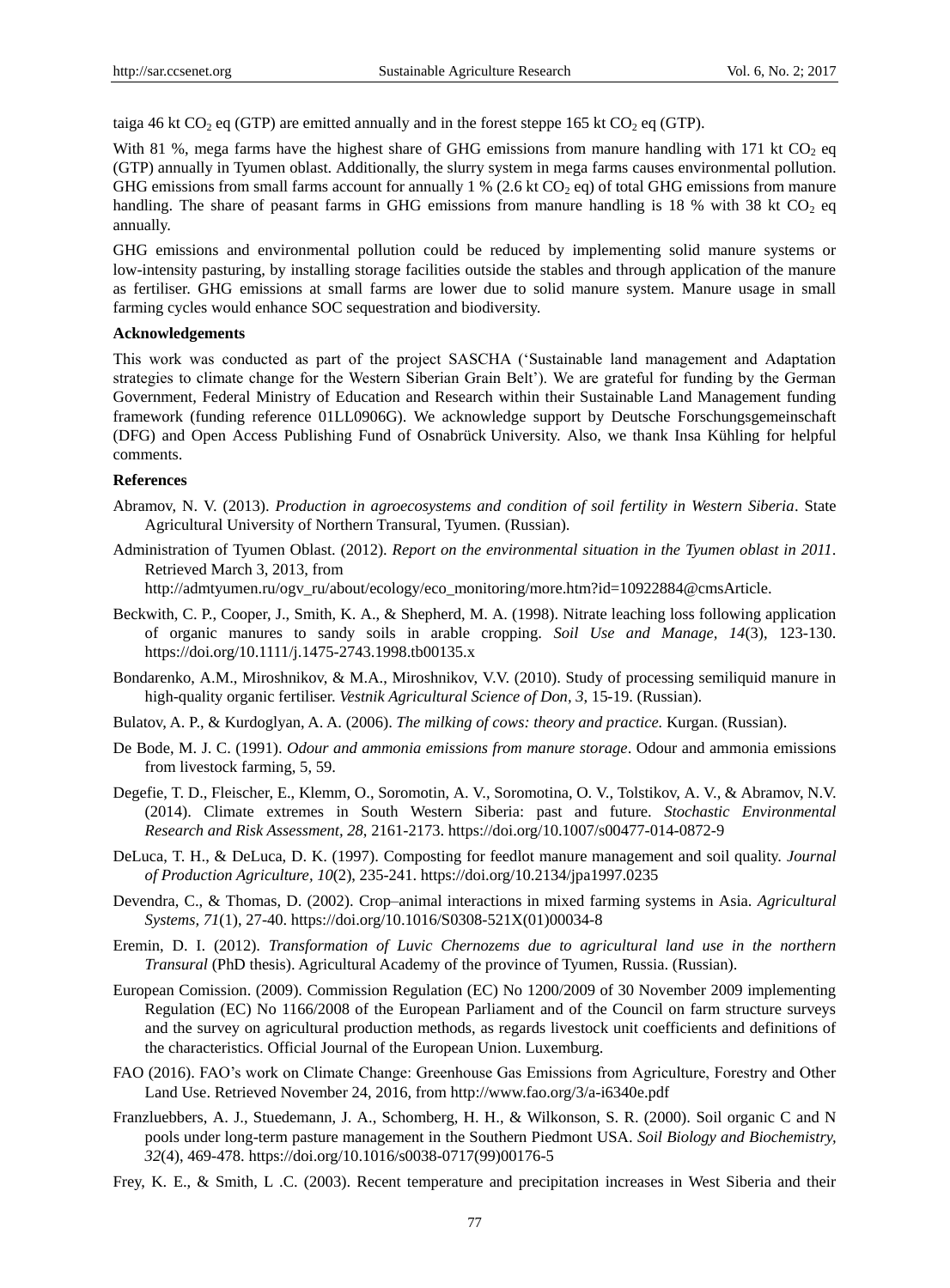association with the Arctic Oscillation. *Polar Research, 22*(2), 287-300. https://doi.org/10.3402/polar.v22i2.6461

- Fukumoto, Y., Suzuki, K., Waki, M., & Yasuda, T. (2015). Mitigation option ofgreenhouse gas emissions from livestock manure composting*. JARQ-Japan Agricultural Research Quarterly, 49*(4), 307-312. https://doi.org/10.6090/jarq.49.307
- Hothan, A., Brauckmann, H. J., & Broll, G. (2013). Influence of storage on methane yields of separated pig slurry solids. *Biomass and Bioenergy, 52*, 166-172. https://doi.org/10.1016/j.biombioe.2013.03.013
- Hristov, A.N., Oh, J., Lee, C., Meinen, R., Montes, F., Ott, T., … Oosting, S. (2013). Mitigation of greenhouse gas emissions in livestock production – A review of technical options for non-CO2 emissions. In P. J. Gerber, B. Henderson & H. P.S. Makkar (Eds.), *FAO Animal Production and Health Paper,* No. 177. Rome, Italy: FAO.
- Husted, S. (1994). Seasonal variation in methane emission from stored slurry and solid manures. *Journal of Environmental Quality, 23*(3), 585-592. https://doi.org/10.2134/jeq1994.00472425002300030026x
- IPCC. (2006). *Guidelines for National Greenhouse Gas Inventories*. Eggleston, S., Buendia, L., Miwa, K., Ngara, T., & Tanabe, K. (Eds). Institute for Global Environmental Strategies, Hayama, Japan: IPCC.
- IPCC. (2013). *The Physical Science Basis. Contribution of Working Group I to the Fifth Assessment Report of the Intergovernmental. Panel on Climate Change.* In Climate Change 2013. Stocker, T.F., D. Qin, G.-K., Plattner, M., Tignor, S.K., Allen, J., Boschung, A., Nauels, Y., Xia, V., Bex, & P.M. Midgley (Eds.). Cambridge University Press, Cambridge, United Kingdom und New York, NY, USA: IPCC.
- Jarvis, S. C. (1993). Nitrogen cycling and losses from dairy farms. *Soil Use and Management, 9*(3), 99-104. https://doi.org/10.1111/j.1475-2743.1993.tb00937.x
- Jongbloed, A. W., & Lenis, N. P. (1998). Environmental concerns about animal manure. *Journal of Animal Science, 76*(10), 2641-2648. https://doi.org/10.2527/1998.76102641x
- Jungbluth, T., Hartung, E., & Brose, G. (2001). Greenhouse gas emissions from animal houses and manure stores. *Nutrient Cycling in Agroecosystems, 60*(1-3), 133-145. https://doi.org/10.1023/A:1012621627268
- Karetin, L. N. (1990). *Soils in Tyumen oblast*. Nauka, Novosibirsk. (Russian).
- Kämpf, I., Mathar, W., Kuzmin, I., Hölzel, N., & Kiehl, K. (2016). Post-Soviet recovery of grassland vegetation on abandoned fields in the forest steppe zone of Western Siberia. *Biodiversity and Conservation, 25*(12), 2563-2580. https://doi.org/10.1007/s10531-016-1078-x
- Kühling, I., Broll, G., & Trautz, D. (2016). Spatio-temporal analysis of agricultural land-use intensity across the Western Siberian grain belt. *Science of the Total Environment, 544*, 271-280. https://doi.org/10.1016/j.scitotenv.2015.11.129
- Kühling, I., Griewald, Y., Broll, G., & Trautz, D. (2015). Potential of land-use intensity analysis for sustainable land management scenarios in Southern West Siberia. *Geo-Öko, 36*(3-4), 112-132.
- Leet, J. K., Lee, L. S., Gall, H. E., Goforth, R. R., Sassman, S., Gordon, D. A., … Sepúlveda, M. S. (2012). Assessing impacts of land-applied manure from concentrated animal feeding operations on fish populations and communities. *Environmental Science & Technology, 46*(24), 13440-13447. https://doi.org/10.1021/es302599t
- LWK. (2009, July 10). Lower Saxony Chamber of Agriculture, Germany. *Nährstoffausscheidungen landwirtschaftlicher Nutztiere je Stallplatz und Jahr (Nutrient excretion rates of farm animals per stable space and year)*. Retrieved June 11, 2013, from http://www.lwk-niedersachsen.de/download.cfm/file/196,78663bd7-237d-eebf5e6f095916f0ca16 ~pdf.html
- Mathar, W. P., Kämpf, I., Kleinebecker, T., Kuzmin, I., Tolstikov, A., Tupitsin, S., & Hölzel, N. (2015). Floristic diversity of meadow steppes in the Western Siberian Plain: effects of abiotic site conditions, management and landscape structure. *Biodiversity and Conservation, 25*(12), 2361-2379. https://doi.org/10.1007/s10531-015-1023-4
- McGinn, S. M., & Sommer, S. G. (2007). Ammonia emissions from land-applied beef cattle manure. *Canadian Journal of Soil Science, 87*(3), 345-352. https://doi.org/10.4141/s06-053
- Monteny, G. J., Groenestein, C. M., & Hilhorst, M. A. (2001). Interactions and coupling between emissions of methane and nitrous oxide from animal husbandry. *Nutrient Cycling in Agroecosystems, 60*(1-3), 123-132.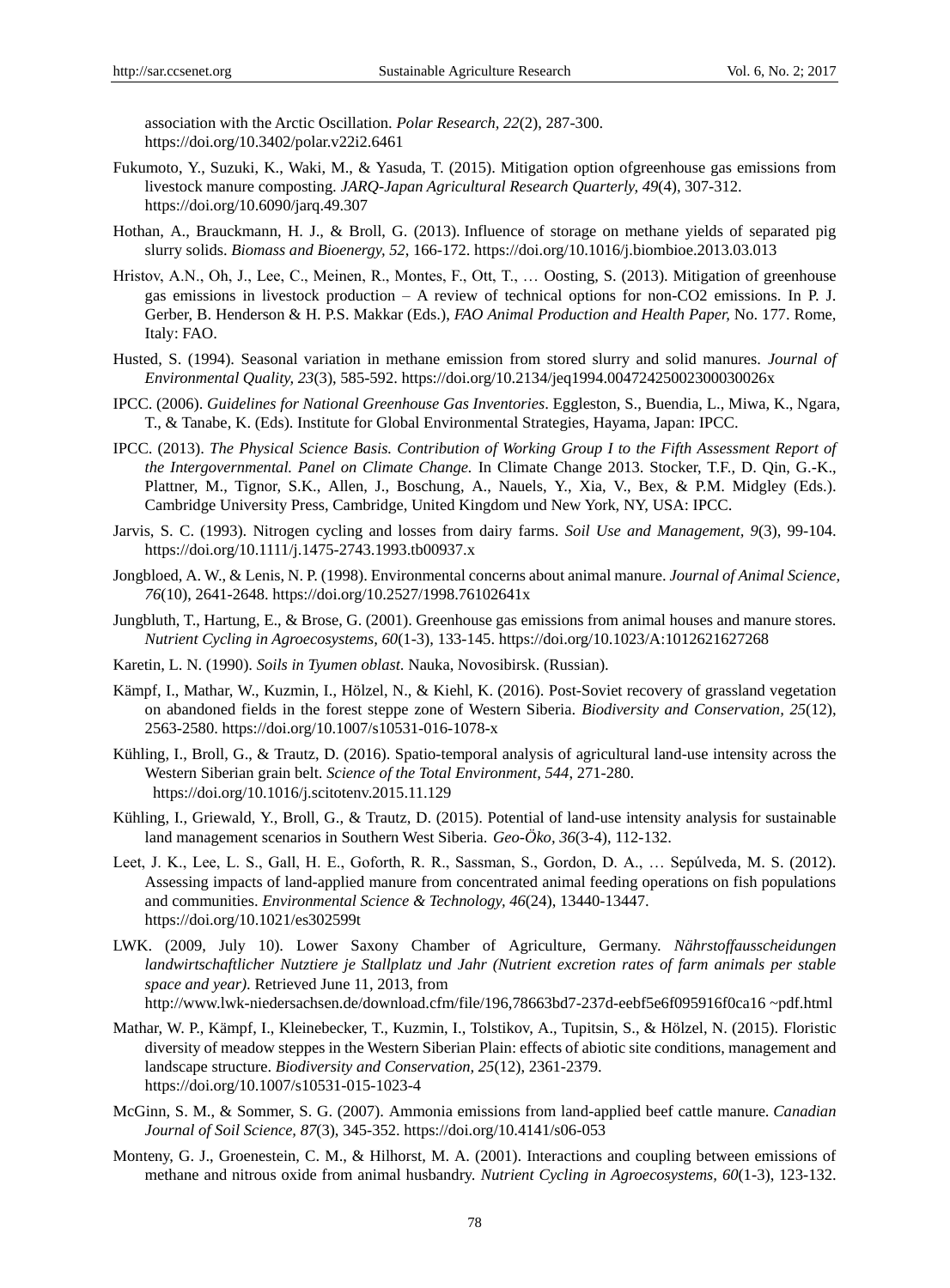https://doi.org/10.1023/a:101260 2911339

- Moore, P. A., Daniel, T. C., Sharpley, A. N. & Wood, C. W. (1995). Poultry manure management: Environmentally sound options. *Journal of soil and water conservation 50*(3), 321-327.
- O"Mara, F. P. (2011). The significance of livestock as a contributor to global greenhouse gas emissions today and in the near future. *Animal Feed Science and Technology, 166*, 7-15. https://doi.org/10.1016/j.anifeedsci.2011.04.074
- Otabbong, E., Arkhipchenko, I., Orlova, O., Barbolina, I., & Shubaeva, M. (2007). Impact of piggery slurry lagoon on the environment: A study of groundwater and river Igolinka at the Vostochnii Pig Farm, St. Petersburg, Russia. *Acta Agriculturae Scandinavia, Section B — Soil & Plant Science 57*(1), 74-81. https://doi.org/10.1080/09064710600933228
- Owen, J. J., & Silver, W. L. (2015). Greenhouse gas emissions from dairy manure management: review of field-based studies. *Global Change Biology, 21*(2), 550-565. https://doi.org/10.1111/gcb.12687
- ROSREESTR. (2012). Report on the state of property and the land use in the Tyumen oblast in the 2011. Federal Service of State Registration, Cadastre and Cartography of the Tyumen oblast. Retrieved July 20, 2013, from http://www.to72.rosreestr.ru/. (Russian).
- ROSSTAT. (2013). *Agricultural indicators of Tyumen oblast*. Russian Federal State Statistics Service. Retrieved, April 14, 2013, from http//www.gks.ru
- ROSSTAT. (2016). *Population indicators of Tyumen oblast*. Russian Federal State Statistics Service. Retrieved, October 14, 2016, from http//www.gks.ru
- Rufino, M. C., Tittonell, P., Van Wijk, M. T., Castellanos-Navarrete, A., Delve, R. J., De Ridder, N., & Giller, K. E. (2007). Manure as a key resource within smallholder farming systems: analysing farm-scale nutrient cycling efficiencies with the NUANCES framework. *Livestock Science, 112*(3), 273-287. https://doi.org/10.1016/j.livsci.2007.09.011
- Sharpley, A., Meisinger, J. J., Breeuwsma, A., Sims, J. T., Daniel, T. C., & Schepers, J. S. (1997). *Impacts of animal manure management on ground and surface water quality*. Animal waste utilization: effective use of manure as a soil resource, 173-242. https://doi.org/10.1201/9781439822630.ch8
- Shulgina, T. M., Genina, E. Yu., & Gordov, E. P. (2011). Dynamics of climatic characteristics influencing vegetation in Siberia. *Environmental Research Letters, 6*, 1-7. https://doi.org/10.1088/1748-9326/6/4/045210
- Sneath, R. W., Beline, F., Hilhorst, M. A., & Peu, P. (2006). Monitoring GHG from manure stores on organic and conventional dairy farms. *Agriculture, Ecosystems & Environment, 112*(2), 122-128. https://doi.org/10.1016/j.agee.2005.08.020
- Sommer, S. G., Petersen, S. O., & Møller, H. B. (2004). Algorithms for calculating methane and nitrous oxide emissions from manure management. *Nutrient Cycling in Agroecosystems, 69*, 143-154. https://doi.org/10.1023/b:fres.0000029678.25083.fa
- Störrle, M., Brauckmann, H. J., & Broll, G. (2015). Livestock manure management in agroecosystems of southwestern Siberia, Russia. *Geo-Öko. 36*(3-4), 133-154.
- Störrle, M., Hagedorn, L., Yurtaev, A., Brauckmann, H. J., & Broll, G. (2016). Soil structure of arable and non‐ arable land in the Western Siberian Grain Belt in Russia - Application of the soil fingerprint code for topsoil characterization. *Journal of Plant Nutrition and Soil Science, 179*(4), 510-519. https://doi.org/10.1002/jpln.201500450
- Stupak, N. (2017). Adaptation of Russian agriculture to climatic variability: the role of federal and provincial policies. *Environmental Science & Policy 68*, 10-19. https://doi.org/10.1016/j.envsci.2016.10.003
- Tubiello, F. N., Salvatore, M., Ferrara, A. F., House, J., Federici, S., Rossi, S., … Prosperi, P. (2015). The contribution of agriculture, forestry and other land use activities to global warming, 1990–2012. *Global Change Biology, 21*(7), 2655-2660. https://doi.org/10. 1111/gcb.12865
- van der Meer, H. G. (2008). Optimising manure management for GHG outcomes. *Animal Production Science, 48*(2), 38-45. https://doi.org/10.1071/EA07214
- Václavík, T., Langerwisch, F., Cotter, M., Fick, J., Häuser, I., Hotes, S., … Seppelt, R. (2016). Investigating